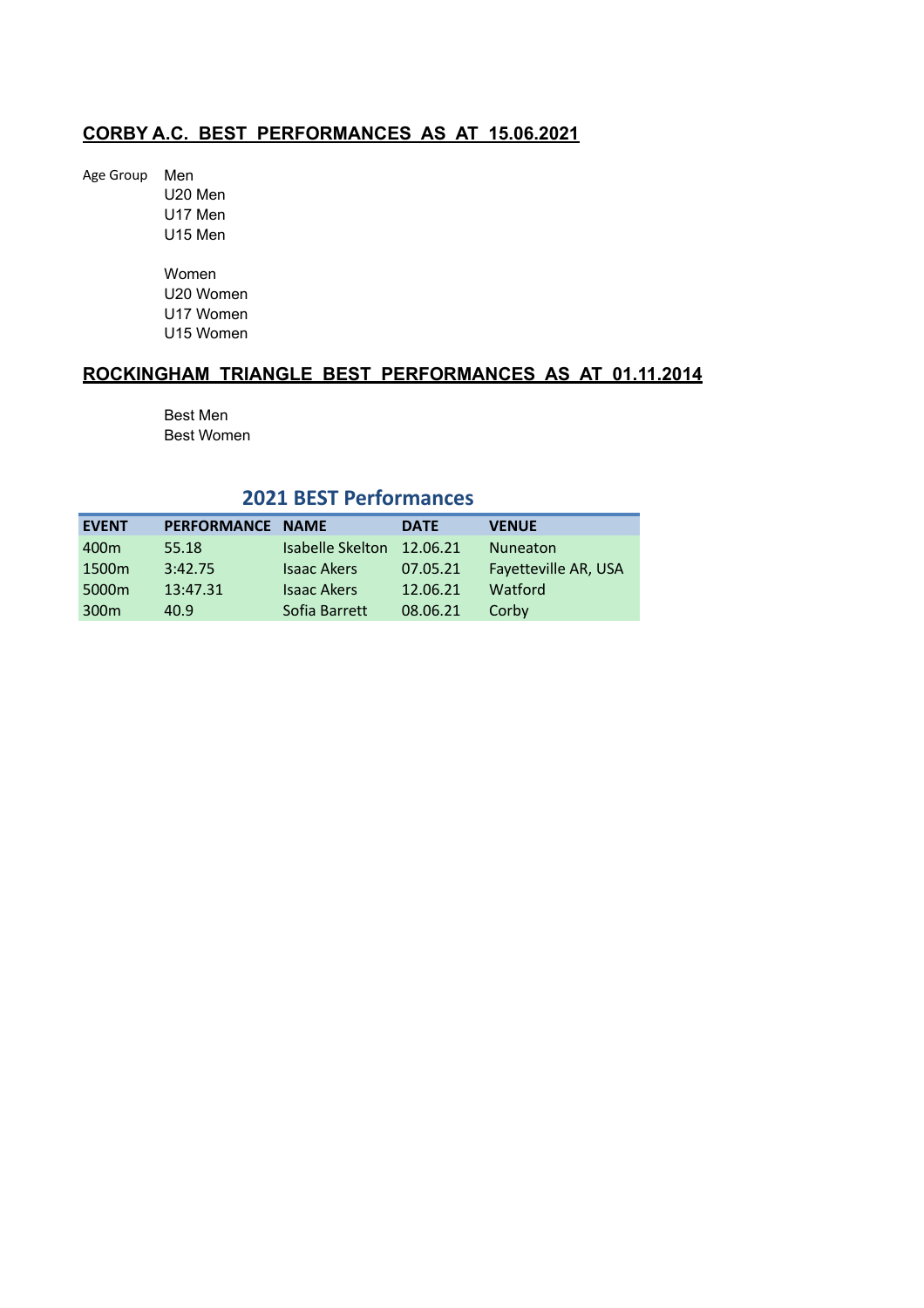### **MEN**

| <b>EVENT</b>     | <b>PERFORMANCE</b> | <b>NAME</b>                                                                                   | <b>DATE</b> | <b>VENUE</b>          |
|------------------|--------------------|-----------------------------------------------------------------------------------------------|-------------|-----------------------|
| 100M             | 10.6               | <b>RON STILL</b>                                                                              | 12.05.84    | WARLEY                |
| 200M             | 21.7               | LEE BLACK                                                                                     | 11.05.97    | <b>CORBY</b>          |
| 400M             | 47.44              | LEE BLACK                                                                                     | 12.07.97    | <b>SHEFFIELD</b>      |
| 800M             | 1.50.4             | STEFEN GLAYSHER                                                                               | 29.08.81    | <b>LEICESTER</b>      |
| 1500M            | 3:42.75            | <b>ISAAC AKERS</b>                                                                            | 07.05.21    | ARKANSAS, USA         |
| 3000M(i)         | 08:10.52           | <b>ISAAC AKERS</b>                                                                            | 29.02.20    | ALABAMA, USA          |
| 5000M(i)         | 14:10.41           | <b>ISAAC AKERS</b>                                                                            | 14.02.20    | IOWA, USA             |
| 1 MILE           | 4.00.1             | <b>MARTIN GREEN</b>                                                                           | 11.09.83    | <b>ENFIELD</b>        |
| 5000M            | 13:47.31           | <b>ISAAC AKERS</b>                                                                            | 12.06.21    | <b>WATFORD</b>        |
| 10000M           | 30.04.9            | <b>HUGHIE BOYLE</b>                                                                           | 10.07.88    | <b>CORBY</b>          |
| MARATHON         | 2.28.01            | <b>JOHN MONTGOMERY</b>                                                                        | 20.04.86    | LONDON                |
| 110M HURDLES     | 14.31              | <b>WILLIAM SHARMAN</b>                                                                        | 08.06.03    | <b>LOUGHBOROUGH</b>   |
| 400M HURDLES     | 57.3               | <b>ROHAN MORRIS</b>                                                                           | 02.07.83    | KEELE                 |
| 3000M S/C        | 9.26.2             | <b>TOM BARK</b>                                                                               | 04.08.07    | <b>COVENTRY</b>       |
| 4 X 100M         | 42.85              | <b>MARK LOVERIDGE</b><br><b>JASON SMITH</b><br><b>DANIEL LITTLER</b><br><b>JASON FLETCHER</b> | 31.05.93    | CORBY                 |
| 4 X 400M         | 3.23.0             | <b>NICK FELLOWS</b><br><b>STEFEN GLAYSHER</b><br>M MAUGHAM<br><b>BOB LYMAN</b>                | 28.05.80    | <b>CRYSTAL PALACE</b> |
| <b>HIGH JUMP</b> | 2.31               | <b>BRENDAN REILLY</b>                                                                         | 17.07.92    | <b>GATESHEAD</b>      |
| POLE VAULT       | 5.20               | <b>MARK DAVIS</b>                                                                             | 25.07.99    | ALEXANDER STADIUM     |
| LONG JUMP        | 6.96               | WILLIAM SHARMAN                                                                               | 14.06.03    | <b>STOKE</b>          |
| TRIPLE JUMP      | 14.16              | <b>CANISUS ALCINDOR</b>                                                                       | 12.05.84    | WARLEY                |
| SHOT PUTT        | 15.61              | ADAM DAVIS                                                                                    | 30.06.02    | <b>COSFORD</b>        |
| <b>DISCUS</b>    | 55.52              | JAMIE MURPHY                                                                                  | 29.07.95    | NARBONNE FRANCE       |
| HAMMER           | 64.16              | <b>MATTHEW BELL</b>                                                                           | 28.5.02     | <b>CORBY</b>          |
| JAVELIN          | 64.04              | <b>HARRY HOLLIS</b>                                                                           | 04.06.16    | <b>CORBY</b>          |
| DECATHLON        | 6962               | PAUL TOHILL                                                                                   | 15.06.03    | <b>STOKE</b>          |

(11.36/ 6.72/ 12.57/ 2.01/ 49.45/ 15.1/ 30.86/ 4.32/ 44.35/ 4.51.98)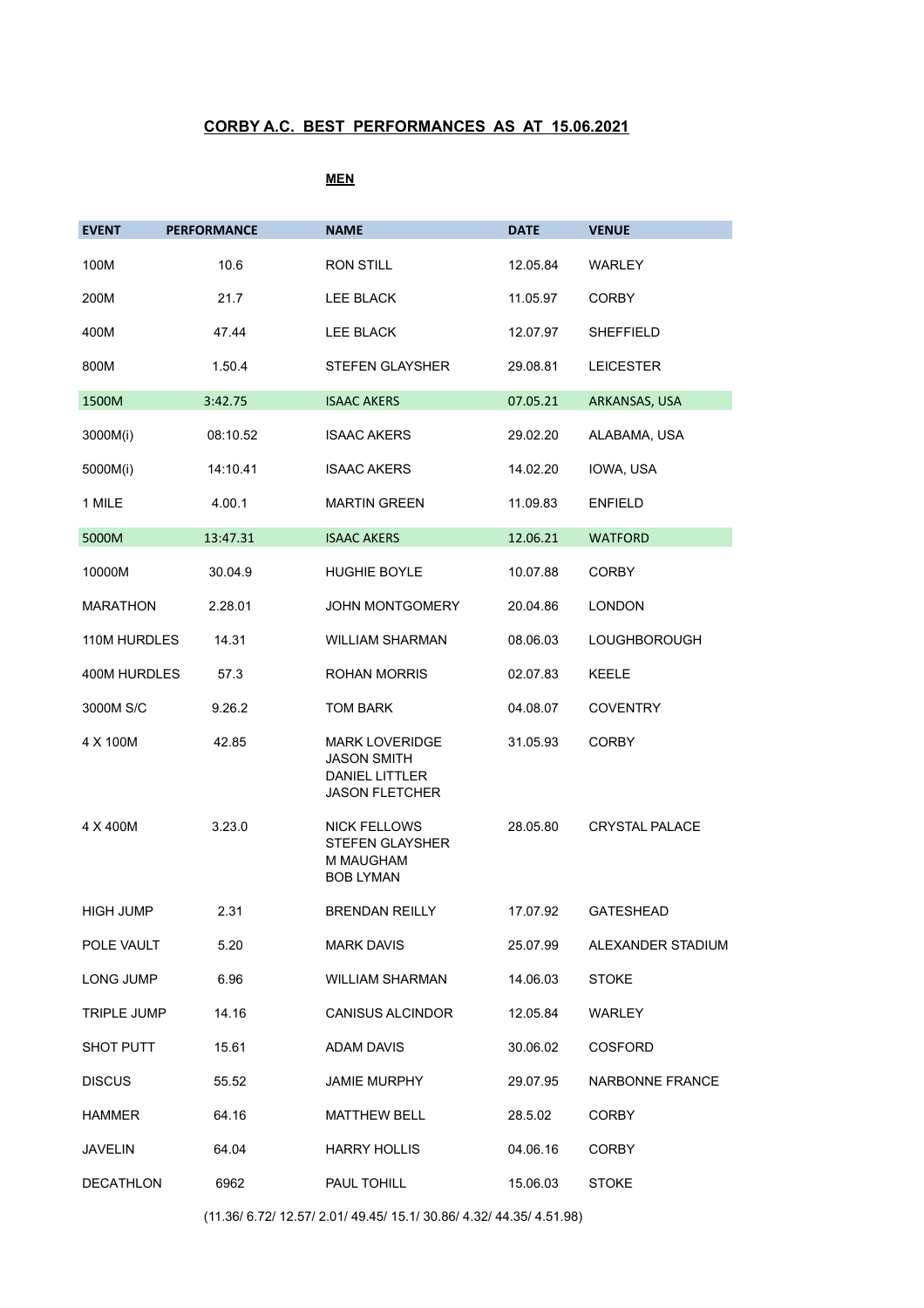### **U20 MEN**

| <b>EVENT</b>       | <b>PERFORMANCE</b> | <b>NAME</b>                                                                          | <b>DATE</b>          | <b>VENUE</b>                       |
|--------------------|--------------------|--------------------------------------------------------------------------------------|----------------------|------------------------------------|
| 100M               | 10.78<br>10.7      | <b>JASON FLETCHER</b><br><b>LEE BLACK</b>                                            | 28.05.94<br>03.05.97 | <b>SOLIHULL</b><br><b>COVENTRY</b> |
| 200M               | 21.7               | <b>LEE BLACK</b>                                                                     | 11.05.97             | <b>CORBY</b>                       |
| 400M               | 47.44              | <b>LEE BLACK</b>                                                                     | 12.07.97             | <b>SHEFFIELD</b>                   |
| 800M               | 1.50.4             | <b>STEFAN GLAYSHER</b>                                                               | 29.08.81             | <b>LEICESTER</b>                   |
| 1500M              | 3.49.8             | <b>MARTIN GREEN</b>                                                                  | 11.09.82             | <b>BRISTOL</b>                     |
| 3000M              | 8.10.3             | <b>MARTIN GREEN</b>                                                                  | 17.06.81             | <b>LUTON</b>                       |
| 5000M              | 15.09.3            | <b>MARTIN GREEN</b>                                                                  | 30.05.81             | <b>PETERBOROUGH</b>                |
| 110M HURDLES 3"3   | 14.04              | <b>WILLIAM SHARMAN</b>                                                               | 12.07.03             | <b>SHEFFIELD</b>                   |
| 110M HURDLES 3"6   | 14.31              | <b>WILLIAM SHARMAN</b>                                                               | 08.06.03             | <b>LOUGHBOROUGH</b>                |
| 400M HURDLES       | 57.3               | <b>ROHAN MORRIS</b>                                                                  | 02.07.83             | <b>KEELE</b>                       |
| 2000M S/C          | 6.12.75            | <b>JAMIE CLARK</b>                                                                   | 08.07.05             | ALEXANDER STADIUM                  |
| 4 X 100M           | 46.6               | <b>GARY WONG</b><br><b>ROSS DAVIES</b><br><b>RORY MCGREGOR</b><br><b>ALLY FOWLER</b> | 14.06.09             | <b>LEAMINGTON</b>                  |
| 4 X 400M           | 3.33.5             | <b>ALLY FOWLER</b><br><b>SIMON FRANKLIN</b><br><b>ROSS DAVIES</b><br>SEB GOODALL     | 14.06.09             | <b>LEAMINGTON</b>                  |
| <b>HIGH JUMP</b>   | 2.27               | <b>BRENDAN REILLY</b>                                                                | 27.05.90             | SOUTHAMPTON                        |
| POLE VAULT         | 5.00               | <b>MARK DAVIS</b>                                                                    | 03.06.95             | <b>CORBY</b>                       |
| LONG JUMP          | 6.96               | <b>WILLIAM SHARMAN</b>                                                               | 14.06.03             | <b>STOKE</b>                       |
| <b>TRIPLE JUMP</b> | 13.82              | <b>JOE EVLING WHITE</b>                                                              | 09.07.04             | <b>GATESHEAD</b>                   |
| SHOT PUTT (6KG)    | 14.58              | <b>MARK ALLEN</b>                                                                    | 02.08.03             | <b>HEXHAM</b>                      |
| DISCUS (2KG)       | 52.84              | <b>JAMIE MURPHY</b>                                                                  | 14.06.92             | <b>BEDFORD</b>                     |
| <b>HAMMER</b>      | 64.40              | <b>MATTHEW BELL</b>                                                                  | 14.06.97             | <b>CORBY</b>                       |
| <b>JAVELIN</b>     | 56.98              | <b>JOHN PICKERING</b>                                                                | 05.06.82             | <b>CHELTENHAM</b>                  |
| <b>DECATHLON</b>   | 6976               | <b>WILLIAM SHARMAN</b>                                                               | 15.06.03             | <b>STOKE</b>                       |

( 11.49 / 6.96 / 13.74 / 1.98 / 50.1 / 14.6 / 38.02 / 3.62 / 41.99 / 4.52.70 )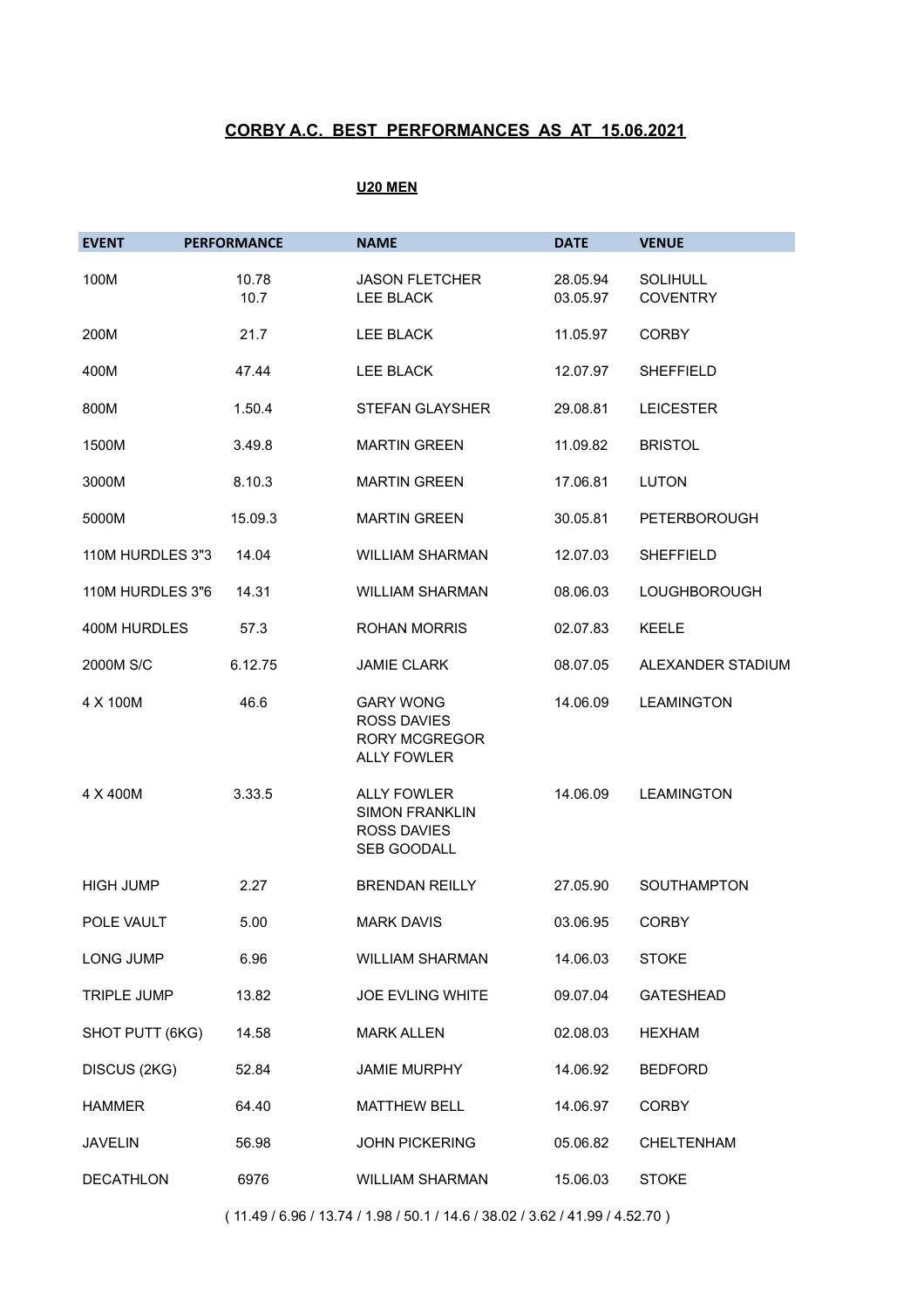### **U17 MEN**

| <b>EVENT</b>     | <b>PERFORMANCE</b> | <b>NAME</b>                                                                                | <b>DATE</b> | <b>VENUE</b>          |
|------------------|--------------------|--------------------------------------------------------------------------------------------|-------------|-----------------------|
| 100M             | 10.7               | <b>CARL McCABE</b>                                                                         | 05.08.89    | <b>BRISTOL</b>        |
| 200M             | 21.82              | <b>SEAN TAYLOR</b>                                                                         | 08.07.05    | ALEXANDER STADIUM     |
| 400M             | 49.47              | <b>LEE BLACK</b>                                                                           | 08.07.95    | <b>NOTTINGHAM</b>     |
| 800M             | 1.54.84            | <b>ARCHIE PARKINSON</b>                                                                    | 29.07.19    | <b>LOUGHBOROUGH</b>   |
| 1500M            | 3.55.62            | <b>ARCHIE PARKINSON</b>                                                                    | 01.06.19    | <b>MILTON KEYNES</b>  |
| 1 MILE           | 4.31.39            | <b>ARCHIE PARKINSON</b>                                                                    | 07.08.18    | <b>KETTERING</b>      |
| 3000M            | 8.35.02            | <b>ISAAC AKERS</b>                                                                         | 30.08.15    | <b>BEDFORD</b>        |
| 100M HURDLES     | 13.78              | <b>LAURENCE FITCH</b>                                                                      | 17.09.06    | <b>DERBY</b>          |
| 400M HURDLES     | 58.51              | <b>MATT MARRIOTT</b>                                                                       | 14.07.7     | ALEXANDER STADIUM     |
| 1500M S/C        | 4.30.89            | <b>JAMIE CLARK</b>                                                                         | 15.08.04    | ALEXANDER STADIUM     |
| 4 X 100M         | 45.7               | <b>JASON FLETCHER</b><br><b>SIMON O'DELL</b><br><b>LIAM DIXON</b><br><b>DANIEL LITTLER</b> | 12.05.91    | <b>SOLIHULL</b>       |
| 4 X 400M         | 3.38.3             | <b>BARRY WAKE</b><br>SIMON O'DELL<br><b>LIAM DIXON</b><br><b>JOE QUARRINGTON</b>           | 12.05.91    | <b>SOLIHULL</b>       |
| <b>HIGH JUMP</b> | 2.15               | <b>BRENDAN REILLY</b>                                                                      | 07.04.89    | <b>COVENTRY</b>       |
| POLE VAULT       | 4.45               | <b>MARK DAVIS</b>                                                                          | 14.09.93    | <b>CORBY</b>          |
| <b>LONG JUMP</b> | 6.79               | <b>LAURENCE FITCH</b>                                                                      | 21.05.06    | <b>WOODFORD GREEN</b> |
| TRIPLE JUMP      | 13.75              | JOE EVLING-WHITE                                                                           | 11.07.03    | SHEFFIELD             |
| SHOT PUTT        | 15.19              | <b>JAMES CANNON</b>                                                                        | 11.06.05    | <b>CORBY</b>          |
| <b>DISCUS</b>    | 47.46              | <b>SHAUN HALLAM</b>                                                                        | 06.07.86    | <b>STOKE</b>          |
| <b>HAMMER</b>    | 63.24              | <b>MATTHEW BELL</b>                                                                        | 17.07.94    | <b>RUGBY</b>          |
| <b>JAVELIN</b>   | 63.21              | <b>HARRY HOLLIS</b>                                                                        | 30.08.07    | <b>CORBY</b>          |
| <b>DECATHLON</b> | 6234               | <b>JACK MCSHANE</b>                                                                        | 09.09.07    | <b>STOKE</b>          |
|                  |                    | (11.95 / 6.37 / 13.55 / 1.81 / 56.54 / 14.34 / 38.07 / 3.65 / 48.55 / 4.59.98)             |             |                       |
| <b>OCTATHLON</b> | 5168               | ANDREW LAURENCE                                                                            | 25.06.06    | <b>BEDFORD</b>        |

( 6.35 / 34.14 / 46.29 / 51.7 / 14.2 / 1.79 / 12.64 / 4.40.5 )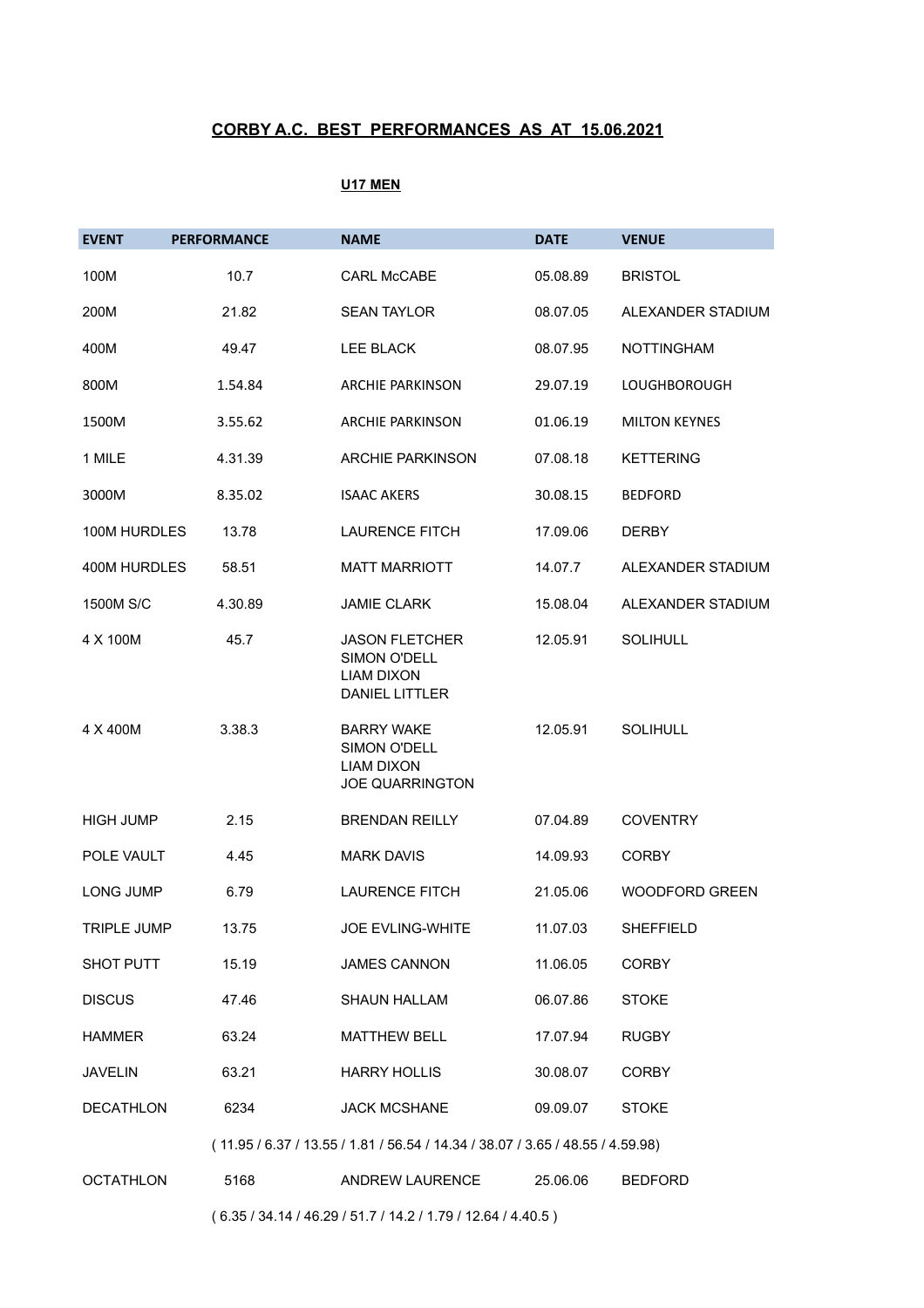### **U15 BOYS**

| <b>EVENT</b>       | <b>PERFORMANCE</b> | <b>NAME</b>                                                                              | <b>DATE</b> | <b>VENUE</b>        |
|--------------------|--------------------|------------------------------------------------------------------------------------------|-------------|---------------------|
| 60M(i)             | 7.33               | <b>FABIAN POWELL</b>                                                                     | 26.01.20    | LEE VALLEY          |
| 100M               | 11.16              | <b>FABIAN POWELL</b>                                                                     | 20.08.20    | <b>DONCASTER</b>    |
| 200M               | 22.8               | <b>FABIAN POWELL</b>                                                                     | 29.09.20    | <b>CORBY</b>        |
| 300M               | 35.84              | <b>EVAN BLACKMAN</b>                                                                     | 27.08.16    | <b>BEDFORD</b>      |
| 800M               | 2.00.47            | <b>JOLYON LEAVESLEY</b>                                                                  | 27.08.17    | <b>BEDFORD</b>      |
| 1500M              | 4.12.71            | <b>ARCHIE PARKINSON</b>                                                                  | 09.08.17    | <b>LOUGHBOROUGH</b> |
| 3000M              | 8.53.17            | <b>ARCHIE PARKINSON</b>                                                                  | 06.09.17    | WATFORD             |
| 80M HURDLES        | 11.4               | <b>GREGOR SIMEY</b>                                                                      | 21.09.03    | <b>SHEFFIELD</b>    |
| 4 X 100M           | 47.6               | <b>GREGOR SIMEY</b><br>ANDREW HAYWOOD<br>NICHOLAS FITZPATRICK<br><b>SEAN TAYLOR</b>      | 18.05.03    | <b>CORBY</b>        |
| 4 X 400M           | 3.49.9             | <b>ROSS CLARK</b><br><b>JAMES O'DELL</b><br><b>MATTHEW BARKER</b><br><b>JOHN GOODMAN</b> | 07.09.91    | ALEXANDER STADIUM   |
| <b>HIGH JUMP</b>   | 1.87               | <b>GREGOR SIMEY</b>                                                                      | 17.08.03    | <b>SHEFFIELD</b>    |
| POLE VAULT         | 3.80               | <b>MARK DAVIS</b>                                                                        | 08.09.91    | <b>CARDIFF</b>      |
| <b>LONG JUMP</b>   | 6.06               | <b>GREGOR SIMEY</b>                                                                      | 09.08.03    | <b>BIRMINGHAM</b>   |
| <b>TRIPLE JUMP</b> | 12.60              | LEE BLACK                                                                                | 09.09.93    | <b>CORBY</b>        |
| SHOT PUTT          | 14.05              | <b>JAMES CANNON</b>                                                                      | 25.08.03    | PETERBOROUGH        |
| <b>DISCUS</b>      | 39.81              | <b>JAMES CANNON</b>                                                                      | 25.08.03    | <b>PETERBOROUGH</b> |
| <b>HAMMER</b>      | 63.68              | PAUL BINLEY                                                                              | 01.09.85    | <b>BRAINTREE</b>    |
| <b>JAVELIN</b>     | 51.54              | ROBERT CHARLESWORTH                                                                      | 09.07.93    | <b>BLACKPOOL</b>    |
| <b>PENTATHLON</b>  | 3293               | <b>GREGOR SIMEY</b>                                                                      | 09.08.03    | <b>BIRMINGHAM</b>   |

( 11.7 / 13.69 / 6.06 / 1.83 / 2.10.52 )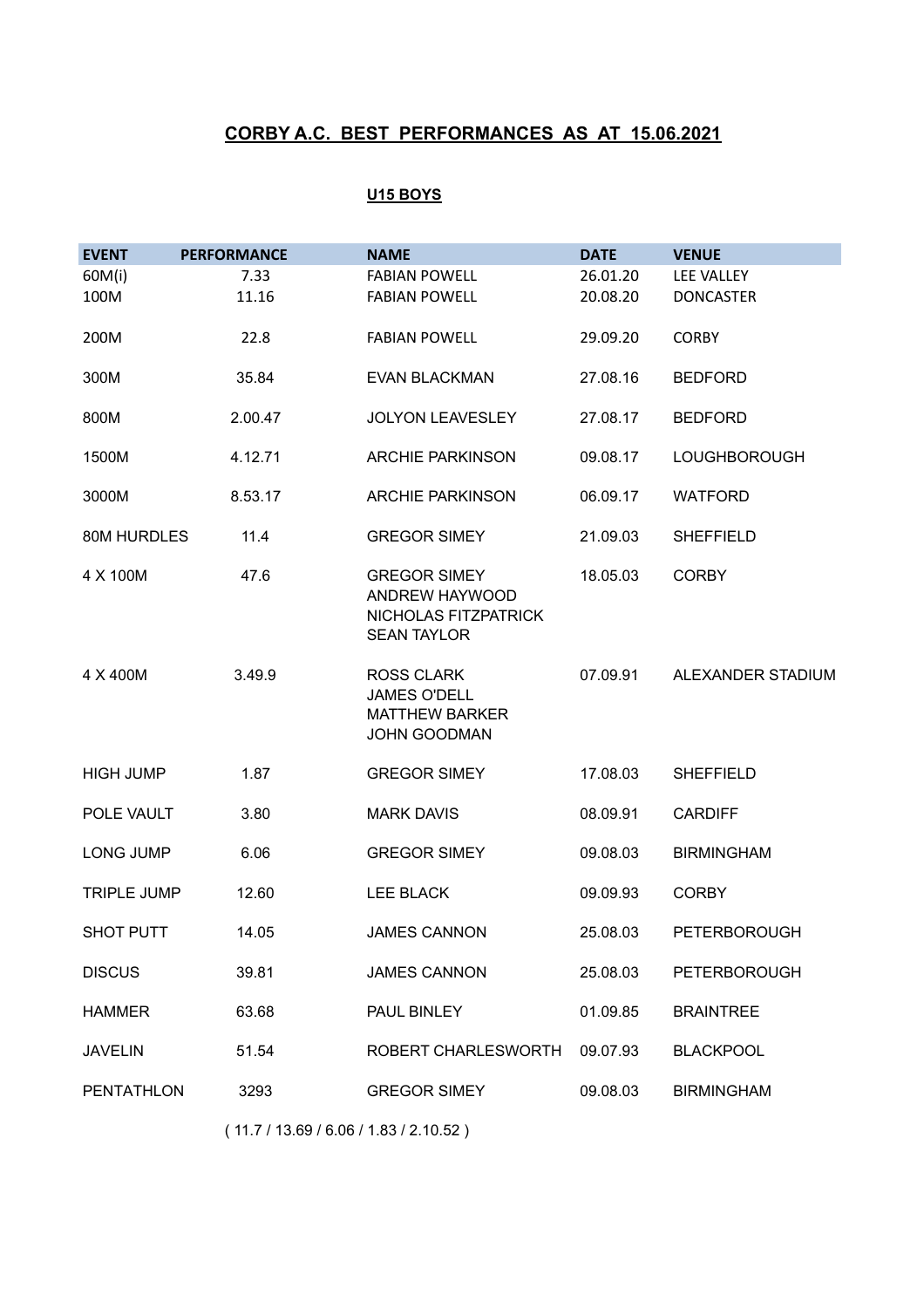#### **WOMEN**

| <b>EVENT</b>       | <b>PERFORMANCE</b> | <b>NAME</b>                                                                            | <b>DATE</b>          | <b>VENUE</b>             |
|--------------------|--------------------|----------------------------------------------------------------------------------------|----------------------|--------------------------|
| 100M               | 11.8<br>11.8       | <b>LUCY HATTON</b><br><b>NIAMH BAILEY</b>                                              | 16.07.13<br>02.07.16 | <b>CORBY</b><br>HORSPATH |
| 200M               | 23.93              | LUCY HATTON                                                                            | 20.07.13             | <b>BIRMINGHAM</b>        |
| 400M               | 54.2               | KAREN HAREWOOD                                                                         | 15.05.05             | <b>CORBY</b>             |
| 800M               | 2.02.68            | <b>KAREN HAREWOOD</b>                                                                  | 11.06.05             | <b>GENEVA</b>            |
| 1500M              | 4.23.11            | <b>KAREN HAREWOOD</b>                                                                  | 19.06.05             | ALEXANDER STADIUM        |
| 1 MILE             | 5.05.4             | REBECCA HALL                                                                           | 18.08.15             | <b>CORBY</b>             |
| 3000M              | 10.01.0            | <b>DIANE MALPAS</b>                                                                    | 01.08.93             | WATFORD                  |
| 5000M              | 17.42.7            | REBECCA HALL                                                                           | 12.05.12             | <b>CORBY</b>             |
| 10000M             | 36.47.68           | REBECCA HALL                                                                           | 21.05.16             | PARLIAMENT HILL          |
| <b>MARATHON</b>    | 3.11.47            | <b>ANGELA SMITH</b>                                                                    | 02.04.95             | LONDON                   |
| 100M HURDLES       | 12.84              | <b>LUCY HATTON</b>                                                                     | 18.04.15             | CLERMONT, FL USA         |
| 400M HURDLES       | 66.3               | <b>CHARLOTTE BOWLING</b>                                                               | 02.09.10             | <b>CORBY</b>             |
| 4 X 100M           | 49.0               | LUCY CHAMBERLAIN<br><b>FIONA COLE</b><br><b>AMY RUSSELL</b><br><b>LORNA TINEY</b>      | 29.08.88             | ALEXANDER STADIUM        |
| 4 X 400M           | 4.03.9             | <b>KAREN HAREWOOD</b><br><b>LAURA GOLDIE</b><br>STEPH COOPER<br>ALEX HADDOW            | 01.05.05             | <b>CORBY</b>             |
|                    | 4.03.9             | <b>KAREN HAREWOOD</b><br>REBECCA HALL<br><b>CHARLOTTE REDDEN</b><br><b>BETH SMYTON</b> | 07.05.11             | <b>CORBY</b>             |
| <b>HIGH JUMP</b>   | 1.69<br>1.69       | LIZ SWEENEY<br>NIAMH BAILEY                                                            | 12.06.05<br>25.05.19 | HEXHAM<br><b>BEDFORD</b> |
| POLE VAULT         | 3.11               | GABBY BANGAY                                                                           | 11.07.09             | SHEFFIELD                |
| LONG JUMP          | 5.92               | NIAMH BAILEY                                                                           | 10.01.16             | SHEFFIELD                |
| <b>TRIPLE JUMP</b> | 10.94              | LESLEY IRVINE                                                                          | 09.07.94             | TELFORD                  |
| SHOT PUTT          | 12.99              | ANN GARDNER                                                                            | 21.05.89             | <b>CORBY</b>             |
| <b>DISCUS</b>      | 44.59              | RACHEL BACKHOUSE                                                                       | 27.05.09             | LOUGHBOROUGH             |
| HAMMER             | 55.60              | ANN GARDNER                                                                            | 09.05.98             | <b>CORBY</b>             |
| JAVELIN            | 44.27              | SARAH ANNE DE KREMER                                                                   | 08.07.06             | <b>GATESHEAD</b>         |
| HEPTATHLON         | 5390               | NIAMH BAILEY                                                                           | 04.08.19             | MANCHESTER               |

( 14.13 / 1.68 / 11.74 / 24.88 / 5.76 / 31.59 / 2.23.68 )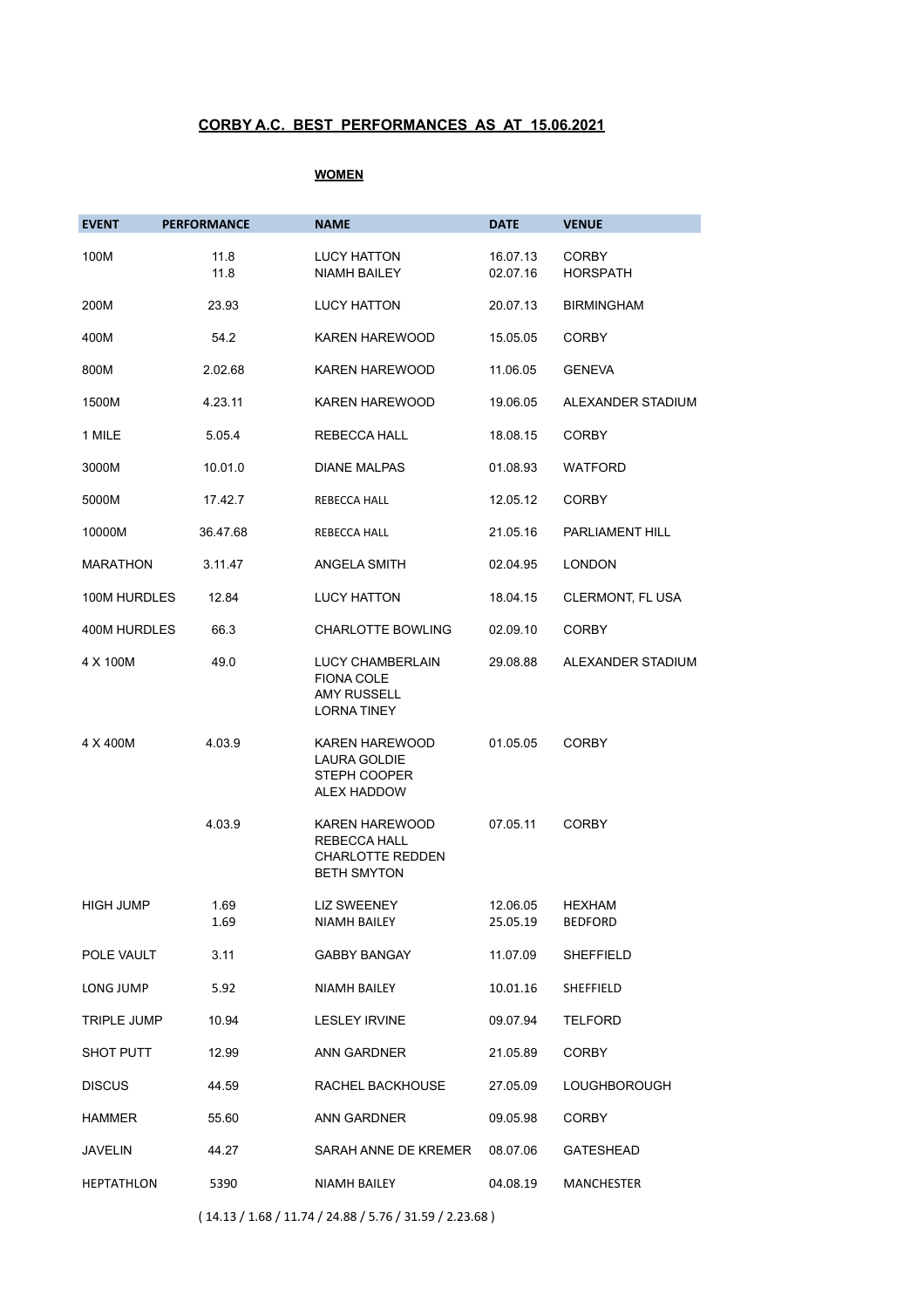#### **U20 WOMEN**

| <b>EVENT</b>      | <b>PERFORMANCE</b> | <b>NAME</b>                                                                                | <b>DATE</b> | <b>VENUE</b>      |
|-------------------|--------------------|--------------------------------------------------------------------------------------------|-------------|-------------------|
| 100M              | 11.8               | <b>LUCY HATTON</b>                                                                         | 16.07.13    | <b>CORBY</b>      |
| 200M              | 23.93              | <b>LUCY HATTON</b>                                                                         | 20.07.13    | <b>BIRMINGHAM</b> |
| 400M              | 55.18              | <b>ISABELLE SKELTON</b>                                                                    | 12.06.21    | Nuneaton          |
| 400M(i)           | 55.93              | <b>GEMMA JONES</b>                                                                         | 22.02.20    | SHEFFIELD         |
| 800M              | 2.12.82            | <b>ELLIE WELCH</b>                                                                         | 10.07.15    | <b>GATESHEAD</b>  |
| 1500M             | 4.38.23            | <b>HELENA KEENAN</b>                                                                       | 20.06.15    | <b>BEDFORD</b>    |
| 1 MILE            | 5.11.95            | <b>HELENA KEENAN</b>                                                                       | 29.07.15    | <b>CARDIFF</b>    |
| 3000M             | 10.27.1            | <b>MAIREAD ROCKE</b>                                                                       | 08.11.09    | <b>CAMBRIDGE</b>  |
| 5000M             | 18.48.1            | <b>MAIREAD ROCKE</b>                                                                       | 13.05.07    | <b>LEICESTER</b>  |
| 100M HURDLES      | 13.62              | <b>LUCY HATTON</b>                                                                         | 13.07.13    | <b>BIRMINGHAM</b> |
| 400M HURDLES      | 66.3               | <b>CHARLOTTE BOWLING</b>                                                                   | 02.09.10    | <b>CORBY</b>      |
| 2000M S/C         | 8.19.6             | <b>MAIREAD ROCKE</b>                                                                       | 03.09.09    | <b>CORBY</b>      |
| 4 X 100M          | 52.8               | <b>ELAINE TOMBLIN</b><br>STEPHANIE BURDON<br><b>KEELEY PALLET</b><br>AMANDA IRVINE         | 19.06.93    | <b>CORBY</b>      |
|                   | 52.8               | <b>CHARLOTTE BOWLING</b><br>KATY-LOUISE PAYNE<br><b>LAUREN BOYD</b><br><b>ALEX MCKEOWN</b> | 07.06.08    | <b>KETTERING</b>  |
| 4 X 400M          | $=$                | Ξ                                                                                          | $\equiv$    |                   |
| <b>HIGH JUMP</b>  | 1.69               | LIZ SWEENEY                                                                                | 12.06.05    | <b>HEXHAM</b>     |
| POLE VAULT        | 2.90               | <b>GABBY BANGAY</b>                                                                        | 18.06.11    | <b>NORWICH</b>    |
| LONG JUMP         | 5.35               | LESLEY IRVINE                                                                              | 24.07.94    | <b>STAFFORD</b>   |
| TRIPLE JUMP       | 10.94              | <b>LESLEY IRVINE</b>                                                                       | 09.07.94    | <b>TELFORD</b>    |
| <b>SHOT PUTT</b>  | 12.64              | TRACEE CAPPS                                                                               | 31.05.92    | <b>WINDSOR</b>    |
| <b>DISCUS</b>     | 43.85              | RACHEL BACKHOUSE                                                                           | 14.07.07    | ALEXANDER STADIUM |
| HAMMER            | 37.12              | RACHEL BACKHOUSE                                                                           | 12.05.07    | <b>LEICESTER</b>  |
| <b>JAVELIN</b>    | 39.00              | SARAH ANNE DE KREMER                                                                       | 10.07.09    | SHEFFIELD         |
| <b>HEPTATHLON</b> | 4522               | <b>LIZ SWEENEY</b>                                                                         | 12.06.05    | <b>HEXHAM</b>     |

( 16.08 / 1.69 / 9.64 / 26.55 / 5.29 / 22.70 / 2.26.20 )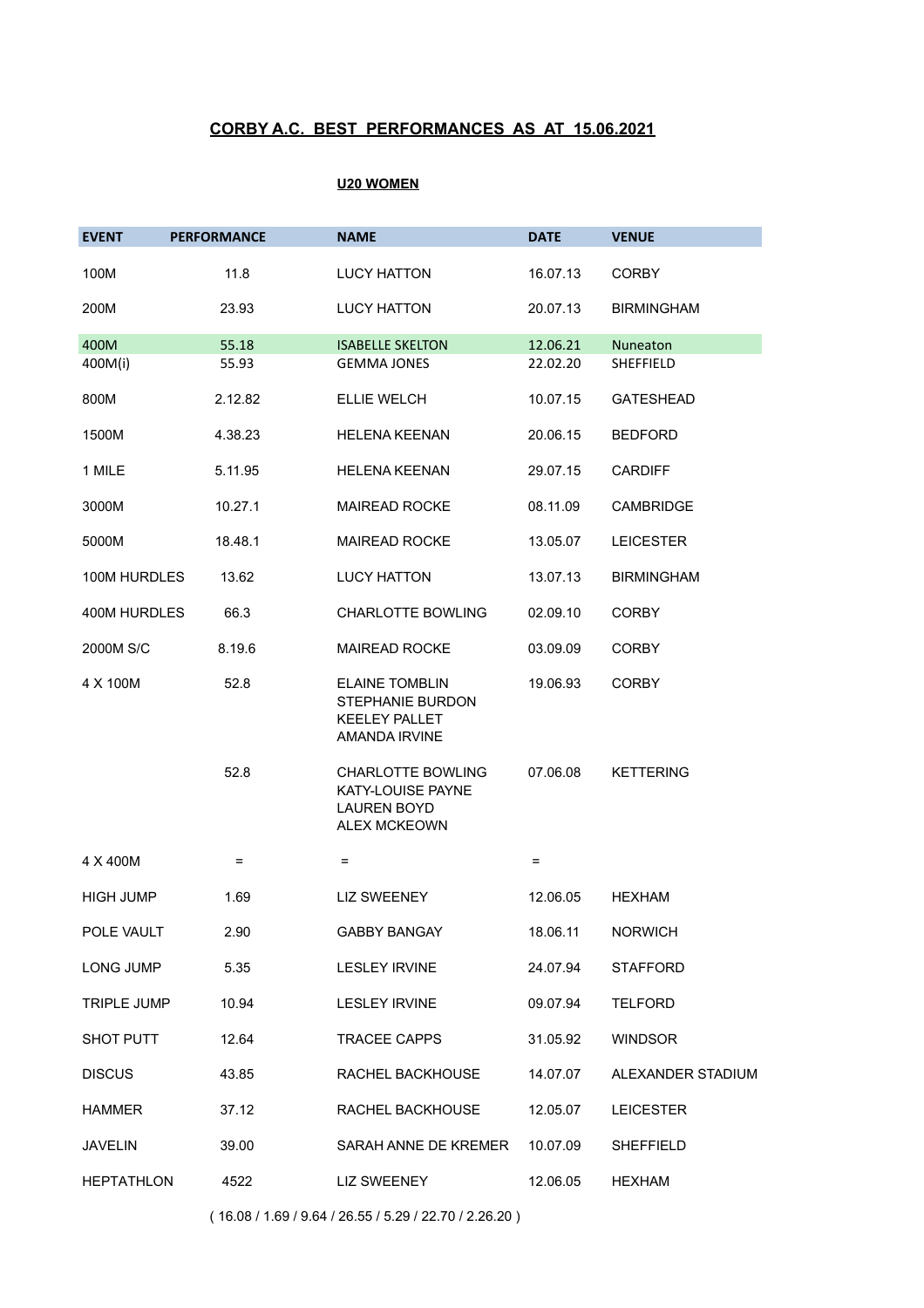### **U17 WOMEN**

| <b>EVENT</b>       | <b>PERFORMANCE</b> | <b>NAME</b>                                                                             | <b>DATE</b> | <b>VENUE</b>         |
|--------------------|--------------------|-----------------------------------------------------------------------------------------|-------------|----------------------|
| 100M               | 12.0               | <b>LORNATINEY</b>                                                                       | 21.05.89    | <b>CORBY</b>         |
| 200M               | 24.8               | <b>LORNATINEY</b>                                                                       | 20.05.89    | <b>CORBY</b>         |
| 300M               | 40.0               | <b>GEMMA JONES</b>                                                                      | 27.05.18    | <b>NOTTINGHAM</b>    |
| 400M               | 57.8               | <b>LORNATINEY</b>                                                                       | 21.05.89    | <b>CORBY</b>         |
| 800M               | 2.16.4             | <b>BEV SANDERSON</b>                                                                    | 19.07.81    | <b>LEICESTER</b>     |
| 1500M              | 4.44.25            | <b>ELLIE WELCH</b>                                                                      | 18.05.13    | <b>MILTON KEYNES</b> |
| 3000M              | 10.34.2            | MAIREAD ROCKE                                                                           | 20.05.07    | <b>CORBY</b>         |
| 5000M              | 18.48.1            | MAIREAD ROCKE                                                                           | 13.05.07    | <b>LEICESTER</b>     |
| 80M HURDLES        | 11.23              | <b>LUCY HATTON</b>                                                                      | 02.07.11    | <b>GATESHEAD</b>     |
| 300M HURDLES       | 43.69              | <b>CHARLOTTE BOWLING</b>                                                                | 11.07.09    | <b>SHEFFIELD</b>     |
| 400M HURDLES       | 66.9               | <b>LESLEY IRVINE</b>                                                                    | 26.04.92    | <b>CORBY</b>         |
| 4 X 100M           | 49.0               | LUCY CHAMBERLAIN<br><b>FIONA COLE</b><br><b>AMY RUSSELL</b><br><b>LORNATINEY</b>        | 29.08.88    | ALEXANDER STADIUM    |
| 4 X 400M           | 4.12.5             | <b>AMY RUSSELL</b><br><b>FIONA COLE</b><br><b>LUCY CHAMBERLAIN</b><br><b>LORNATINEY</b> | 27.08.88    | <b>CORBY</b>         |
| <b>HIGH JUMP</b>   | 1.61               | ELYCIA METAXAS-BELT                                                                     | 10.06.06    | <b>CORBY</b>         |
| POLE VAULT         | 3.11               | <b>GABBY BANGAY</b>                                                                     | 11.07.09    | <b>SHEFFIELD</b>     |
| LONG JUMP          | 5.62               | KARA LUCK                                                                               | 04.05.03    | <b>CORBY</b>         |
| <b>TRIPLE JUMP</b> | 10.44              | <b>LESLEY IRVINE</b>                                                                    | 09.09.93    | <b>CORBY</b>         |
| SHOT PUTT          | 11.69              | <b>ANN GARDNER</b>                                                                      | 25.05.85    | <b>VELBERT</b>       |
| <b>DISCUS</b>      | 42.10              | <b>RUTH HAY</b>                                                                         | 19.06.04    | <b>LEAMINGTON</b>    |
| <b>HAMMER</b>      | 41.07              | <b>ANNIE READ</b>                                                                       | 17.08.14    | <b>LEICESTER</b>     |
| <b>JAVELIN</b>     | 44.27              | SARAH ANNE DE KREMER                                                                    | 08.07.06    | <b>GATESHEAD</b>     |
| <b>HEPTATHLON</b>  | 4135               | <b>KARA LUCK</b>                                                                        | 10.08.03    | <b>BIRMINGHAM</b>    |

( 13.08 / 1.47 / 7.50 / 27.08 / 5.48 / 27.79 / 2.25.11 )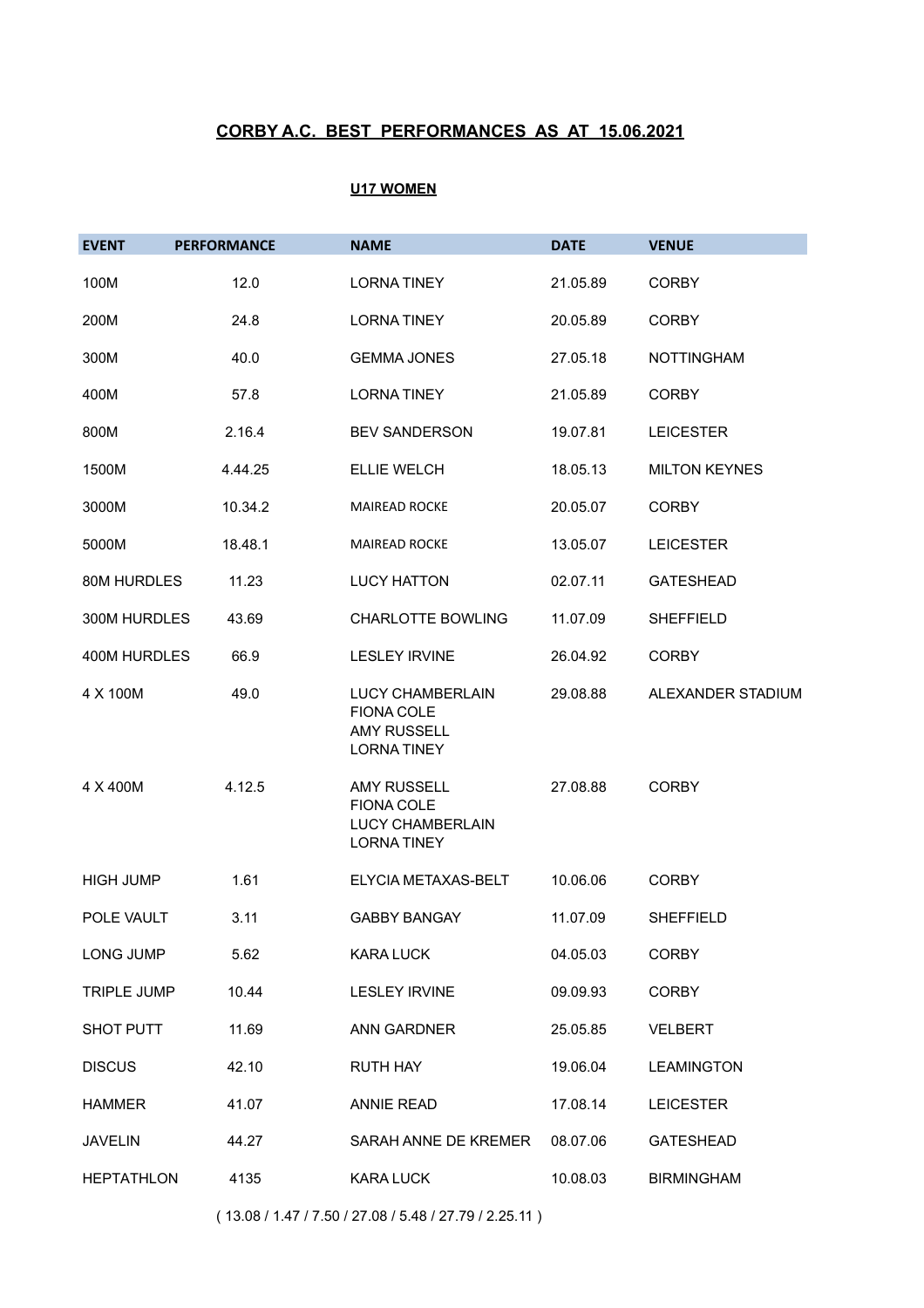## **U15 GIRLS**

| <b>EVENT</b>       | <b>PERFORMANCE</b> | <b>NAME</b>                                                                               | <b>DATE</b> | <b>VENUE</b>           |
|--------------------|--------------------|-------------------------------------------------------------------------------------------|-------------|------------------------|
| 100M               | 12.3               | <b>LORNA TINEY</b>                                                                        | 05.09.87    | <b>LEICESTER</b>       |
| 200M               | 25.3               | <b>LORNATINEY</b>                                                                         | 20.06.87    | <b>CORBY</b>           |
| 300M               | 40.9               | <b>SOFIA BARRETT</b>                                                                      | 08.06.21    | <b>CORBY</b>           |
| 800M               | 2.17.7             | <b>MADELEINE MAYES</b>                                                                    | 18.06.19    | <b>CORBY</b>           |
| 1500M              | 4.54.0             | <b>MADELEINE MAYES</b>                                                                    | 13.05.18    | <b>CORBY</b>           |
| 3000M              | 10.50.3            | <b>CHARLOTTE COTTER</b>                                                                   | 21.05.08    | <b>LOUGHBOROUGH</b>    |
| <b>75M HURDLES</b> | 11.37              | <b>LUCY HATTON</b>                                                                        | 10.07.09    | <b>SHEFFIELD</b>       |
| 4 X 100M           | 51.5               | <b>AMY RUSSELL</b><br><b>SARAH BRAMPTON</b><br><b>KEELEY PALLETT</b><br><b>LORNATINEY</b> | 21.06.87    | <b>CORBY</b>           |
| <b>HIGH JUMP</b>   | 1.64               | <b>AIMEE BAILEY</b>                                                                       | 10.07.99    | <b>BURY ST.EDMUNDS</b> |
| <b>LONG JUMP</b>   | 5.27               | <b>LORNATINEY</b>                                                                         | 05.09.87    | <b>CORBY</b>           |
| <b>SHOT PUTT</b>   | 11.97              | <b>TRACEE CAPPS</b>                                                                       | 29.09.88    | <b>CORBY</b>           |
| <b>DISCUS</b>      | 35.94              | ELYCIA METAXAS-BELT                                                                       | 03.07.05    | <b>KETTERING</b>       |
| <b>JAVELIN</b>     | 30.91              | <b>LAUREN BOYD</b>                                                                        | 15.05.05    | <b>CORBY</b>           |
| POLE VAULT         | 2.60               | <b>GABBY BANGAY</b>                                                                       | 25.08.08    | <b>PETERBOROUGH</b>    |
| PENTATHLON         | 3013               | <b>GABBY BANGAY</b>                                                                       | 17.05.08    | <b>BOSTON</b>          |

( 11.6 / 10.44 / 1.41 / 5.06 / 2.34.8 )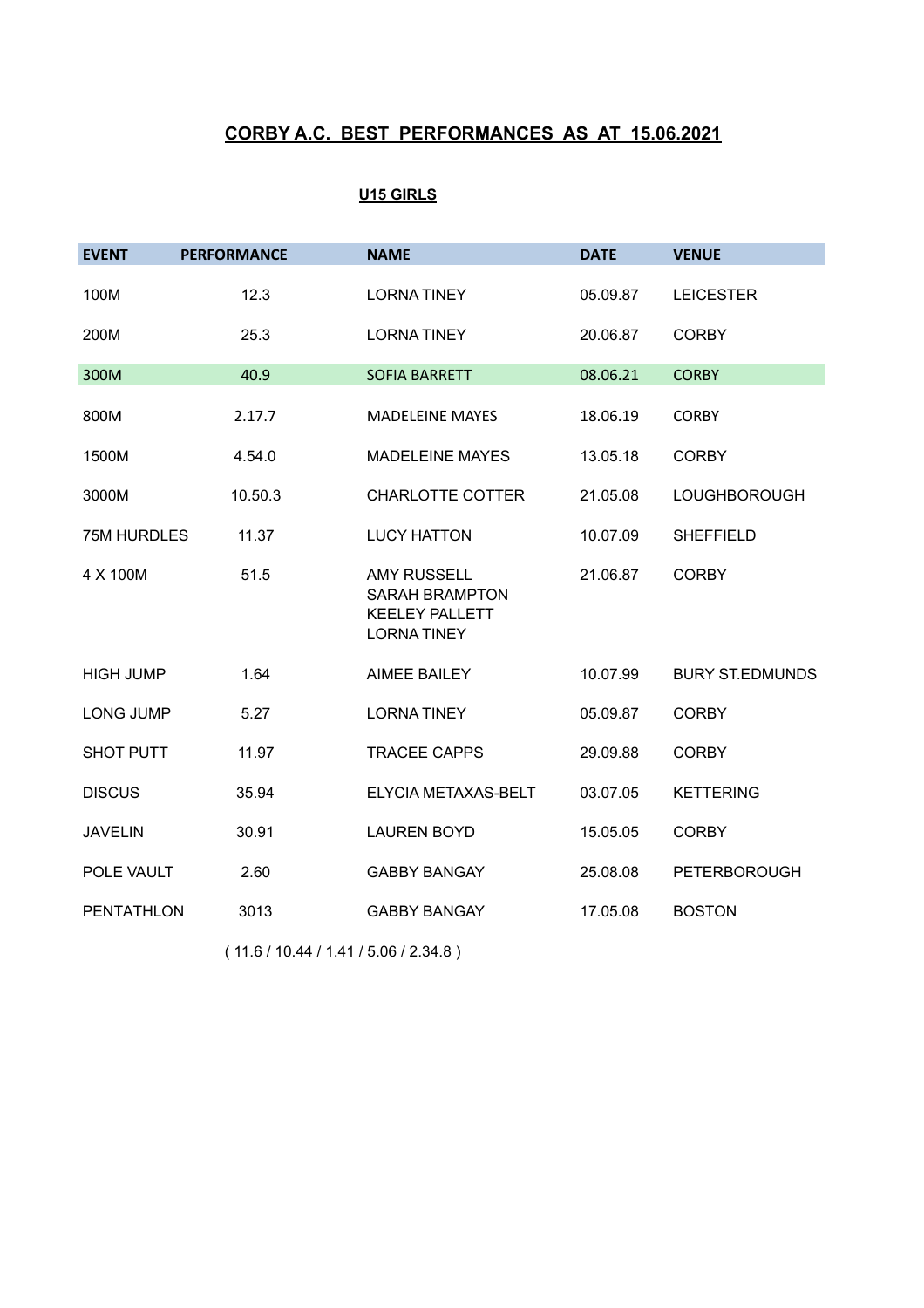# **ROCKINGHAM TRIANGLE BEST PERFORMANCES AS AT 01.11.2014**

**MEN**

| <b>EVENT</b>       | <b>PERFORMANCE</b> | <b>NAME</b>                               | <b>TEAM</b>                     | <b>DATE</b>          |
|--------------------|--------------------|-------------------------------------------|---------------------------------|----------------------|
| 100M               | 10.40              | <b>DAMIAN MARSH</b>                       | <b>AUSTRALIA</b>                | 21.06.92             |
| 200M               | 20.70              | <b>ADE MAFE</b>                           | <b>MIDDLESEX</b>                | 29.05.89             |
| 400M               | 45.95              | <b>MARK RICHARDSON</b>                    | W.S.E. AC                       | 21.06.92             |
| 800M               | 1.46.67            | ROBERT KIBET                              | <b>KENYA</b>                    | 21.06.92             |
| 1500M              | $3.43.41*$         | DAVID KIBET                               | <b>KENYA</b>                    | 21.06.92             |
| 1 MILE             | 3.56.08            | <b>DAVID KIBET</b>                        | <b>KENYA</b>                    | 21.06.92             |
| 3000M              | 7.48.80            | PAUL BITOK                                | <b>KENYA</b>                    | 21.06.92             |
| 5000M              | 13.53.0            | PAUL LARKINS                              | <b>KENT</b>                     | 27.05.91             |
| 10000M             | 29.21.6            | <b>GERRY HELME</b>                        | LANCASHIRE                      | 31.05.87             |
| 110M HURDLES       | 13.61              | <b>HUGH TEAPE</b>                         | <b>ENGLAND</b>                  | 21.06.92             |
| 400M HURDLES       | 49.90              | PETER CRAMPTON                            | <b>YORKSHIRE</b>                | 30.05.94             |
| 3000M S/C          | 8.37.46            | <b>COLIN WALKER</b>                       | <b>NORTH EAST</b>               | 30.05.94             |
| 4X100M             | 40.93              | <b>ENGLAND</b>                            |                                 | 21.06.92             |
| 4X400M             | 3.10.9             | <b>SHAFTSBURY HARRIERS</b>                |                                 | 05.09.86             |
| <b>HIGH JUMP</b>   | 2.28               | <b>DALTON GRANT</b>                       | <b>ESSEX</b>                    | 25.05.92             |
| POLE VAULT         | 5.30               | <b>SIMON ARKELL</b><br><b>NEIL WINTER</b> | <b>AUSTRALIA</b><br><b>AVON</b> | 21.06.92<br>31.05.93 |
| LONG JUMP          | 7.91               | <b>BARRINGTON WILLIAMS</b>                | <b>STAFFORDSHIRE</b>            | 31.05.93             |
| <b>TRIPLE JUMP</b> | 16.63              | <b>JONATHON EDWARDS</b>                   | <b>NORTH EAST</b>               | 29.05.89             |
| <b>SHOT PUTT</b>   | 19.66              | <b>MARK EDWARDS</b>                       | <b>CHARNWOOD</b>                | 11.06.00             |
| <b>DISCUS</b>      | 61.06              | <b>ROBERT WEIR</b>                        | <b>BIRCHFIELD</b>               | 31.07.94             |
| <b>HAMMER</b>      | 74.82              | <b>DAVE SMITH</b>                         | HULL SPARTAN AC                 | 05.09.86             |
| <b>JAVELIN</b>     | 83.60              | <b>MICK HILL</b>                          | <b>YORKSHIRE</b>                | 30.05.94             |
| 3000M WALK         | 11.58.3            | PHIL VESTY                                | <b>LEICESTERSHIRE</b>           | 06.07.86             |
| <b>10000M WALK</b> | 41.16.4            | <b>CHRIS MADDOCKS</b>                     | <b>DEVON</b>                    | 10.07.88             |

( \* SET DURING MILE RACE)